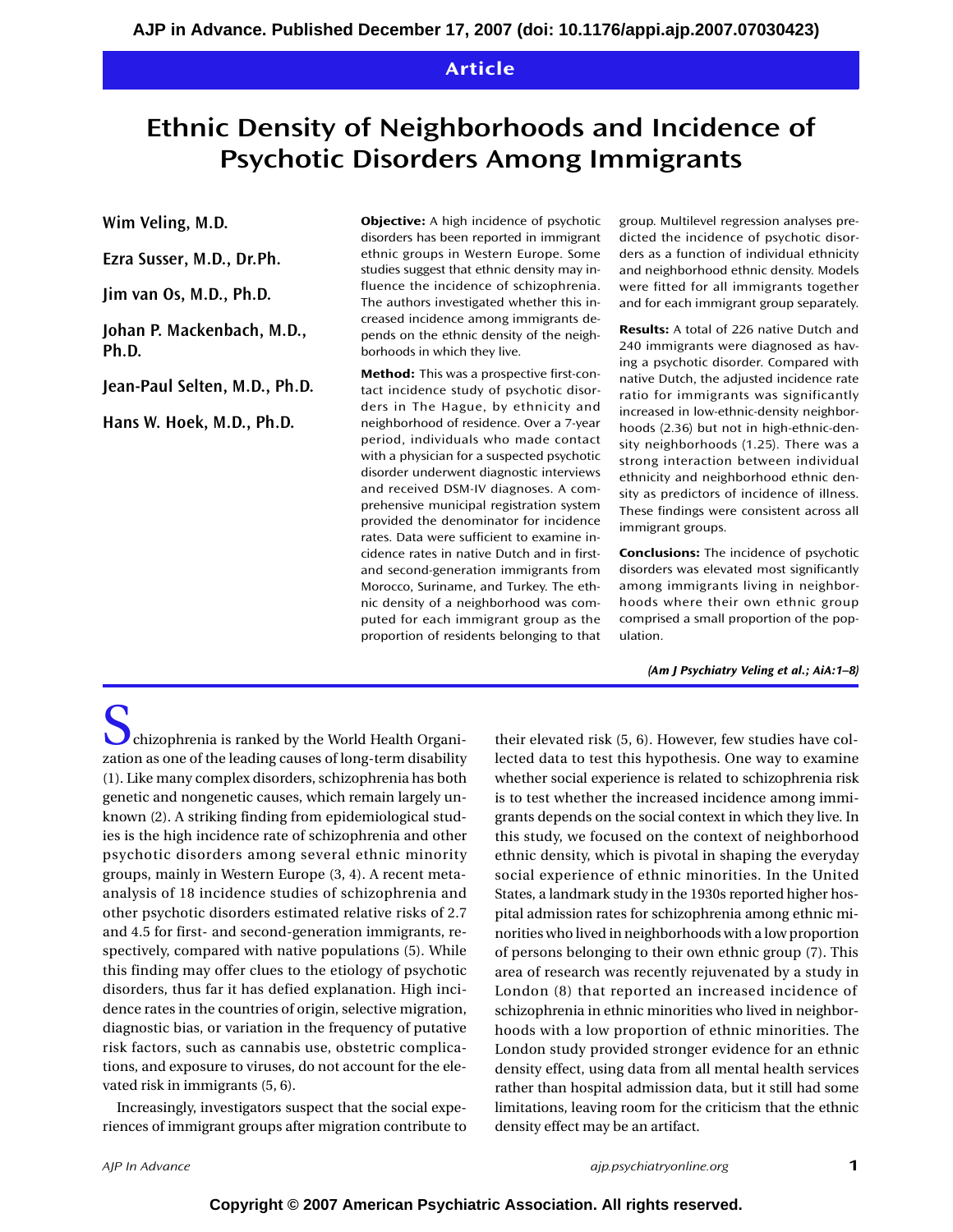**FIGURE 1. Average Proportion of Non-Western Immigrants Over the Years of the Study (1997–2005) in the 44 Neighborhoods of The Haguea**



<sup>a</sup> Source: "The Hague in Figures" (2007), municipality of The Hague (http://denhaag.buurtmonitor.nl).

In The Hague, the conditions were met to test whether the relationship between immigration and psychosis is dependent on or modified by ethnic density in a prospective first-contact incidence study of psychotic disorders over 7 years; the study yielded a large number of incident cases in one geographical area for which reliable, detailed population data are available and in which several immigrant groups of sufficient size reside.

## **Method**

#### *Classification of Ethnicity*

The municipality of The Hague classifies ethnicity according to citizens' country of birth and that of their parents. Dutch ethnicity is assigned to citizens who are Dutch-born and whose parents were also born in the Netherlands (hereafter referred to as native Dutch). If a citizen was born abroad, he or she is assigned to the group of people born in the same country. A Dutch-born citizen is considered a second-generation immigrant if at least one parent was born abroad. If the parents were born in different foreign countries, the country of birth of the mother determines the assignment to a particular group. On January 1, 2005, the city of The Hague had 472,087 inhabitants, of whom 34.5% were first- or second-generation immigrants from any non-Western country. For this study, the three largest groups of first- and second-generation non-Western immigrants were included: Moroccans (24,144), Surinamese (45,388), and Turks (32,228). Thirteen percent of the population comprised more than 100 other non-Western ethnic groups. The proportion of these groups was less than 5 percent in all neighborhoods, which made it impossible to study ethnic density within these groups.

#### *Neighborhood Characteristics*

The Hague consists of 44 neighborhoods, classified according to postal codes, with a maximum number of 38,000 inhabitants

per neighborhood. The ethnic density of a neighborhood was computed for each immigrant group as the proportion of residents belonging to that group. The analyses in this article use only this group-specific measure of ethnic density.

Neighborhood deprivation, defined by high proportions of unemployed persons, low average income, poor housing quality, and high crime rates, negatively influences health (9) and has been associated with high rates of schizophrenia in some studies (10). Therefore, investigations of ethnic density should take neighborhood deprivation into account. A measure of the socioeconomic levels of the neighborhoods was provided by the municipality; this was a score based on average income, housing quality, proportion of residents who are long-term unemployed, and mean educational level (but not proportion of ethnic minorities). The average socioeconomic level of the city was set at zero, and neighborhood scores ranged from –21.8 to 26.9. The municipal authorities also provided population data for the years of the study, including neighborhood, age, sex, marital status, and ethnicity.

The distribution of cases across neighborhoods is summarized in Table 1. Non-Western immigrants clustered in deprived neighborhoods; there was a strong negative correlation between proportion of immigrants and socioeconomic level of a neighborhood (Pearson's r=–0.71, p<0.0005). The highest concentrations of non-Western immigrants were found in the two most deprived neighborhoods, where the proportion of all non-Western immigrants, averaged across the years of the study, was 82.6%. The ethnic density of the separate large ethnic minority groups was highest in these two neighborhoods as well: 16.8% for Moroccans, 23.9% for Surinamese, and 26.3% for Turks. Since the proportions of non-Western immigrants in other neighborhoods were considerably smaller (Figure 1), we classified these two neighborhoods as high ethnic density and the other 42 neighborhoods as low ethnic density.

#### *Identification of Cases*

This was a first-contact incidence study over 7 years (from April 1, 1997, to April 1, 1999, and October 1, 2000 to October 1, 2005) that sought to identify and diagnose every citizen of The Hague 15–54 years of age who made a first contact with a physician for a possible psychotic disorder. The study's methods and descriptive data on incidence rates up to 2002 have been detailed elsewhere (4, 11). Briefly, the criteria for a possible psychosis were similar to those used in the World Health Organization 10-country study of the incidence of psychotic disorders (12). There was extensive collaboration with the local general practitioners, psychiatrists, and psychiatric residents in the effort to identify every possible case. Except in the first 2 years, when the protocol was used primarily for research purposes (11), patients were being identified for inclusion in an early psychosis treatment service.

Patients with possible psychosis were referred to the early psychosis department for evaluation and treatment. They were interviewed by Dutch psychiatric residents using the Comprehensive Assessment of Symptoms and History (13), a semistructured diagnostic interview. Relatives were interviewed by trained nurses using the Instrument for the Retrospective Assessment of the Onset of Schizophrenia (14). Official interpreters were available to help in the administration of these instruments when necessary. In addition, the psychiatric residents asked the patients' physicians for detailed clinical information. Based on data from the interviews and clinical information, the residents compiled a narrative history of each patient's illness. For patients who could not be evaluated in this way (e.g., those who declined to participate in a full diagnostic interview), a history was created with anonymized clinical information. During a diagnostic meeting, two psychiatrists made a consensus DSM-IV diagnosis on the basis of the narrative history.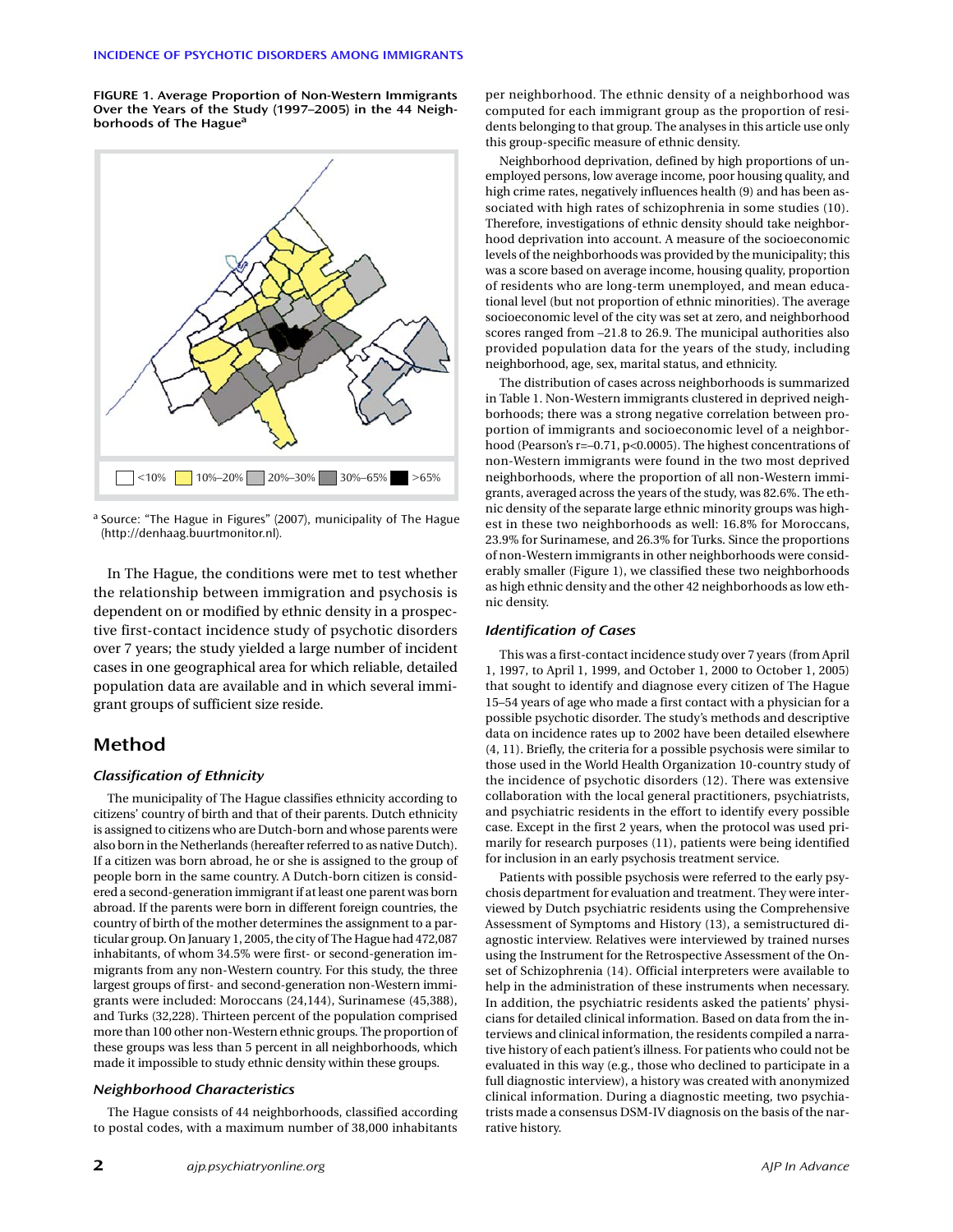| TABLE 1. Characteristics of the Neighborhoods of The Hague and Distribution of Cases of Psychotic Disorders Across the |  |  |
|------------------------------------------------------------------------------------------------------------------------|--|--|
| Neighborhoods, 1997-2005                                                                                               |  |  |

|                                       | Socioeconomic Level <sup>b</sup> |         |     | Number of Cases           |                         |
|---------------------------------------|----------------------------------|---------|-----|---------------------------|-------------------------|
| Proportion of Immigrants <sup>a</sup> | Number of Neighborhoods          | Mean    | SD  | Native Dutch <sup>c</sup> | Immigrants <sup>d</sup> |
| High ethnic density <sup>e</sup>      |                                  |         |     |                           |                         |
| >0.65                                 |                                  | $-20.2$ | 2.3 | 12                        | 73                      |
| Low ethnic density                    |                                  |         |     |                           |                         |
| $0.40 - 0.65$                         |                                  | $-8.2$  | 4.6 | 19                        | 66                      |
| $0.30 - 0.40$                         |                                  | $-6.8$  | 3.7 | 63                        | 64                      |
| $0.20 - 0.30$                         |                                  | 2.4     | 8.5 | 32                        | 11                      |
| $0.10 - 0.20$                         | 15                               | 13.6    | 6.4 | 60                        | 17                      |
| < 0.10                                | 12                               | 12.2    | 7.9 | 38                        | 8                       |

a Proportion of all non-Western immigrants in the neighborhood, averaged across the study period.

<sup>b</sup> Socioeconomic level of all neighborhoods in each stratum, with 0 defined as the city's average socioeconomic level (see text).

<sup>c</sup> Native Dutch are those who are Dutch-born and whose parents were also born in the Netherlands.

<sup>d</sup> First- and second-generation immigrants from Morocco, Suriname, and Turkey.

<sup>e</sup> In the two neighborhoods in this category, group-specific neighborhood ethnic density was highest for each separate immigrant group.

Using this protocol, we identified 678 patients with a possible psychotic disorder over 1,870,408 person-years of observation. Of these, 522 patients (77%) received a full evaluation, and 156 patients (23%) were diagnosed on the basis of anonymized clinical information. A total of 60 patients were excluded because they had a diagnosis of a substance-induced psychotic disorder, a psychotic disorder due to a somatic condition, or a nonpsychotic disorder. Among the remaining 618 cases, 466 patients had Moroccan, Surinamese, Turkish, or Dutch ethnicity and were used in this analysis. Each patient's postal code was documented at first contact.

#### *Statistical Analysis*

To take into account the two-level grouping structure of the data (individuals clustered in neighborhoods), we used the XT-POISSON multilevel Poisson regression modeling procedure in the Stata statistical software program (15). For each individual, the proportion of that person's ethnic group in the neighborhood was used as the measure of ethnic density. To obtain count data, individual data were aggregated by sex, age group (eight 5-year age groups from 15 to 54 years), marital status (single or other), neighborhood socioeconomic level, the four categories of ethnicity, and neighborhood ethnic density. The model used in the analysis of ethnicity and ethnic density was adjusted for the fixed effects of all aggregated predictors. A neighborhood-specific random intercept with a gamma distribution was included in the model. Main effects and interactions were tested for statistical significance by Wald tests (16).

First, we carried out indirect standardization with the rates of psychotic disorders for the total 7-year population as the standard and applied them to each neighborhood, stratifying for age, sex, marital status, and ethnic minorities using the Stata ISTDIZE procedure. The standardization used the stratum-specific rates of the standard population to calculate the expected number of cases for each neighborhood and the adjusted incidence rates at neighborhood level. We calculated the standardized incidence ratio by dividing the number of cases observed by the expected number (8).

Second, we examined the fixed effects of individual ethnicity on the incidence of psychotic disorders. We calculated incidence rate ratios and 95% confidence intervals (95% CI) for psychotic disorders with native Dutch as the reference category.

Third, we used a stratified analysis to examine whether the effect of individual ethnicity was modified by ethnic density. The effect of individual ethnicity on the incidence of psychotic disorders was computed separately for immigrants living in high- and low-ethnic-density neighborhoods. This was done for each immigrant group and for all immigrant groups together. Effect sizes from the interactions were calculated and fitted with this two-

time of first treatment in high- than in low-ethnic-density neighborhoods. If immigrants were more likely in high- than in lowethnic-density neighborhoods to be repatriated to their country of origin, we would expect to observe a stronger ethnic density interaction in first-generation than in second-generation immigrants (first-generation immigrants are more likely to be repatri-

ated). We evaluated these predictions in our data.

## **Results**

level model.

During the study period, 91 Moroccan, 94 Surinamese, 55 Turkish, and 226 native Dutch subjects made a first contact with a physician for a psychotic disorder. Table 2 summarizes the sociodemographic characteristics and DSM-IV diagnoses of the study subjects. Three patients were homeless and thus could not be assigned to a particular neighborhood, leaving 463 patients for analysis.

level variable using the appropriate linear combinations in the Stata LINCOM command. Fourth, the continuous variable of neighborhood ethnic density was used. The interaction between individual ethnicity and ethnic density was included in the multi-

Additional analyses addressed the potential for bias due to differences in case ascertainment in high- versus low-ethnic-density neighborhoods. If immigrants were more averse to seeing a physician in high- than in low-ethnic-density neighborhoods, we would expect that, on average, immigrants would be older at the

The incidence of psychotic disorders, adjusted for individual level age, sex, marital status, and non-Western ethnic minority status, varied from 0 to 64 per 100,000 person-years across neighborhoods. The standardized incidence ratios of psychotic disorders across neighborhoods are shown in Figure 2.

The incidence rate ratio of psychotic disorders for all immigrants together, compared with native Dutch and adjusted for age, sex, marital status, and neighborhood socioeconomic level, was 2.22 (95% CI=1.78–2.76). The incidence rates were elevated in all immigrant groups separately as well (Table 3).

In the stratified multilevel analysis of neighborhood ethnic density, the adjusted incidence rate ratio was 2.36 (95% CI=1.89–2.95) among immigrants living in low-density neighborhoods and 1.25 (95% CI=0.66–2.37) among immigrants in high-density neighborhoods. Also, for each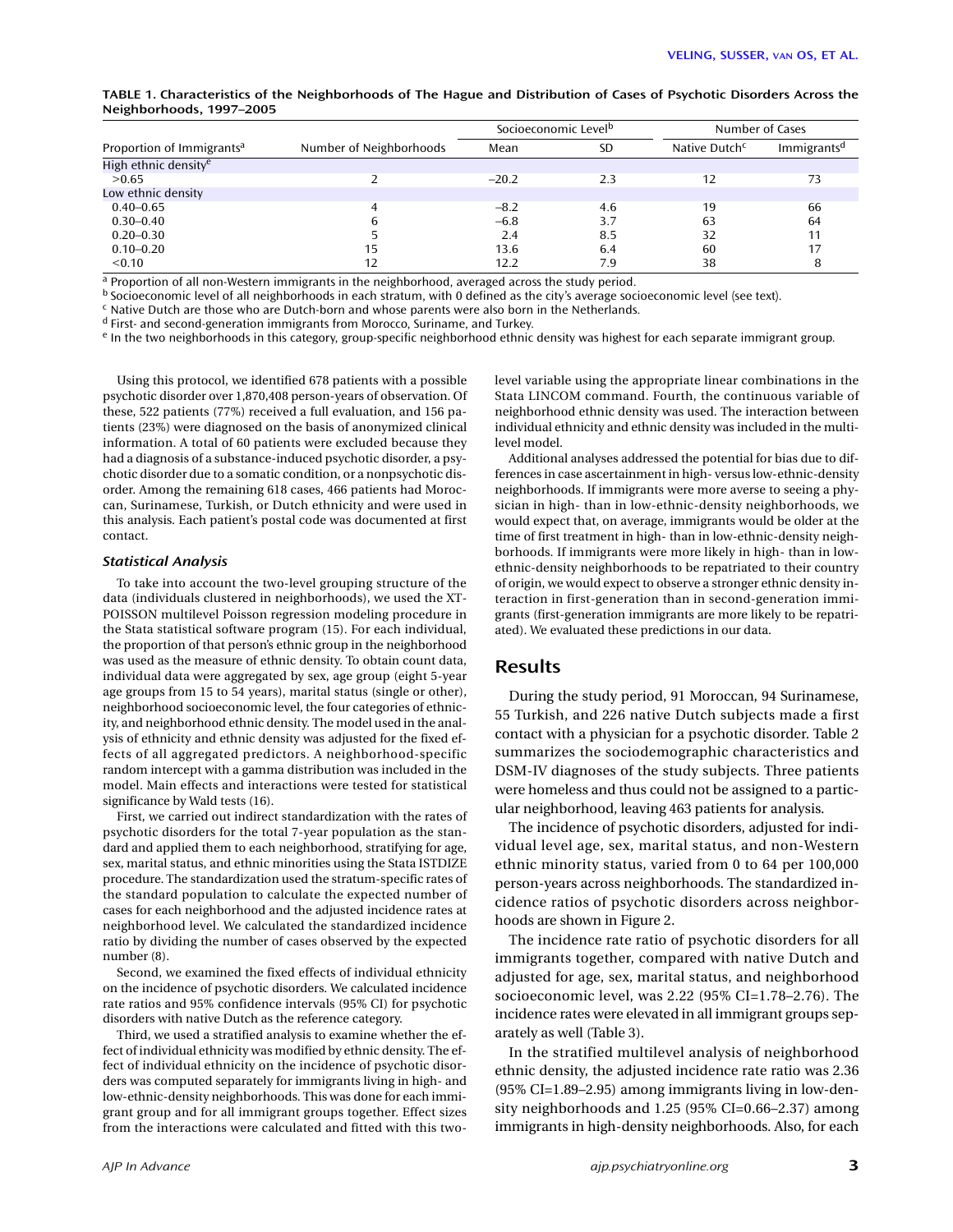|                                                   | Native Dutch <sup>a</sup> (N=226) |      | Immigrants <sup>b</sup> ( $N=240$ ) |      | Total $(N=466)$ |      |
|---------------------------------------------------|-----------------------------------|------|-------------------------------------|------|-----------------|------|
|                                                   | N                                 | $\%$ | N                                   | $\%$ | N               | $\%$ |
| Gender                                            |                                   |      |                                     |      |                 |      |
| Male                                              | 157                               | 69   | 173                                 | 72   | 330             | 71   |
| Female                                            | 69                                | 31   | 67                                  | 28   | 136             | 29   |
| Age (years)                                       |                                   |      |                                     |      |                 |      |
| $15 - 34$                                         | 176                               | 78   | 203                                 | 85   | 379             | 81   |
| $35 - 54$                                         | 50                                | 22   | 37                                  | 15   | 87              | 19   |
| <b>Diagnosis</b>                                  |                                   |      |                                     |      |                 |      |
| Schizophrenia spectrum disorder <sup>c</sup>      | 142                               | 63   | 179                                 | 75   | 321             | 69   |
| Major depressive disorder with psychotic features | 9                                 | 4    | 11                                  | 4    | 20              |      |
| Bipolar disorder with psychotic features          | 20                                | 9    | 6                                   |      | 26              | 6    |
| Delusional disorder                               |                                   |      |                                     |      | 6               |      |
| Brief psychotic disorder                          | 19                                | 8    | 9                                   | 4    | 28              | h    |
| Psychotic disorder, not otherwise specified       | 32                                | 14   | 33                                  | 14   | 65              | 14   |

**TABLE 2. Sociodemographic Characteristics and Diagnoses of Individuals Making a First Contact for a Psychotic Disorder in The Hague, 1997–2005**

a Native Dutch are those who are Dutch-born and whose parents were also born in the Netherlands.

<sup>b</sup> First- and second-generation immigrants from Morocco, Suriname, and Turkey.

<sup>c</sup> Includes the DSM-IV diagnoses of schizophrenia, schizophreniform disorder, and schizoaffective disorder.



**FIGURE 2. Standardized Incidence Ratios of Psychotic Disorders in Total Study Population, Across Neighborhoods<sup>a</sup>**

<sup>a</sup> Ratio of observed versus expected cases, based on incidence rates indirectly standardized to age, sex, marital status, and ethic minorities in total study population, with 1.0 as the rate in the standard population; n/a indicates no cases observed.

separate immigrant group, the incidence rate ratio was higher for immigrants living in low-density neighborhoods (Table 4).

The multilevel Poisson regression model indicated a strong negative interaction between ethnicity at the individual level and the continuous measure of neighborhood ethnic density. The adjusted incidence rate ratio of the interaction variable was below 1 for all immigrants together (incidence rate ratio=0.95,  $\chi^2$ =15.04, df=1, p=0.0001) and for each immigrant group separately (Moroccans: incidence rate ratio=0.93, p=0.002; Surinamese: incidence rate ratio=0.98, p=0.334; Turks: incidence rate ratio=0.97, p=

0.109). This negative interaction can be interpreted to mean that the elevation in incidence rates of psychotic disorders was higher among immigrants in neighborhoods with a lower proportion of residents of the same ethnicity.

Additional analyses were undertaken to check for ascertainment bias. The mean age at first treatment contact was similar for immigrants in high- and low-ethnic-density neighborhoods: 26.97 (SD=7.37) and 26.24 (SD=7.49), respectively. The difference in the adjusted incidence rate ratios for high- versus low-ethnic-density neighborhoods was similar for first-generation immigrants (1.20 [95% CI= 0.62–2.34] versus 2.51 [95% CI=1.95–3.23]) and secondgeneration immigrants (1.27 [95% CI=0.61–2.64] versus 2.13 [95% CI=1.53–2.97]).

## **Discussion**

We found that the increased incidence of psychotic disorders among immigrants in The Hague depended strongly on neighborhood context. Compared with native Dutch, the incidence among immigrants was higher in those who lived in neighborhoods where their own ethnic group comprised a smaller proportion of the population. In low-ethnic-density neighborhoods, immigrants had a markedly increased incidence, whereas in high-ethnicdensity neighborhoods, the incidence rate was not significantly higher than that of native Dutch.

Similar patterns were evident for Moroccan, Surinamese, and Turkish immigrant groups examined separately. The incidence rate of psychotic disorders was significantly increased only among immigrants living in low-ethnic-density neighborhoods (Table 4). The Moroccan group exhibited the highest incidence rates of psychotic disorders, and the difference between low- and high-ethnic-density neighborhoods was largest for Moroccan immigrants.

The effect of ethnic density was not due to confounding by neighborhood deprivation. Neighborhood socioeconomic level was measured by municipal data and adjusted for in the analysis. Moreover, such confounding would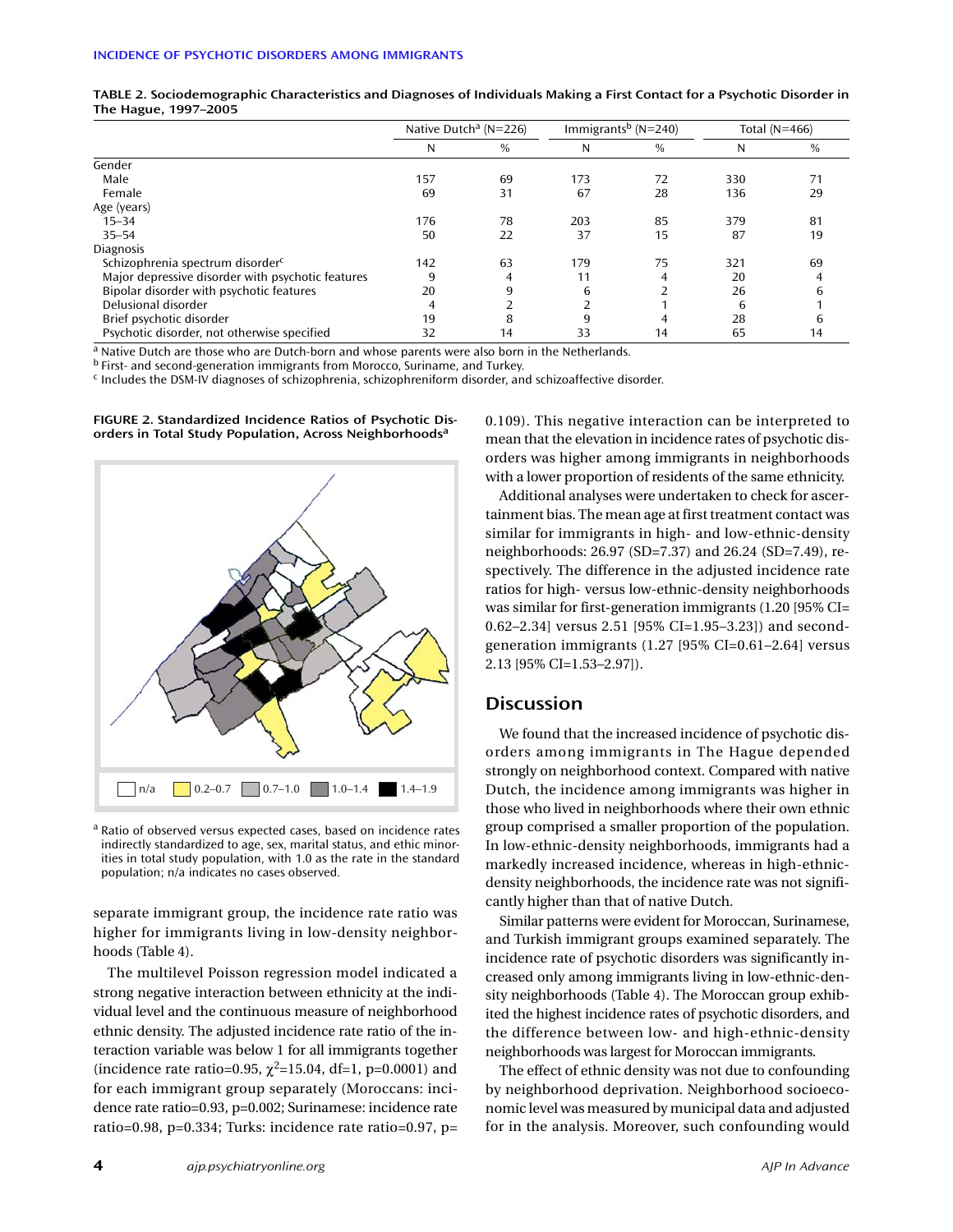| TABLE 3. Incidence Rate Ratios (IRRs) of First Contact for |  |  |  |
|------------------------------------------------------------|--|--|--|
| Psychotic Disorders in Different Ethnic Groups in The      |  |  |  |
| Hague, 1997-2005                                           |  |  |  |

| Ethnic Group <sup>a</sup> | Cases | Person<br>Years | <b>IRR</b> <sup>b</sup> | 95% CI        |
|---------------------------|-------|-----------------|-------------------------|---------------|
| Native Dutch              | 226   | 1,056,172       | 1.0                     |               |
| All immigrants            | 240   | 413,586         | 2.22                    | $1.78 - 2.76$ |
| Moroccans                 | 91    | 88.249          | 3.69                    | 2.78-4.90     |
| Surinamese                | 94    | 203,088         | 1.88                    | $1.45 - 2.44$ |
| Turks                     | 55    | 122.249         | 1.75                    | $1.25 - 2.46$ |

a As defined in the text, immigrant groups include first- and secondgeneration immigrants.

<sup>b</sup> Fixed effect of individual ethnicity on incidence of psychotic disorders, in multi-level Poisson regression model, adjusted for age, sex, marital status, and neighborhood socioeconomic level.

tend to suppress the contribution of low ethnic density to psychosis among immigrants because the most deprived neighborhoods had the highest concentration of immigrants (see Figure 1 and Table 1).

Our results are consistent with those from the seminal ecological study of Faris and Dunham during the 1930s in Chicago, which found higher hospital admission rates for schizophrenia among African Americans living in predominantly white neighborhoods (7). As noted earlier, our findings also extend those of Boydell and colleagues in London, who reported a "dose-response" relationship with an increasing incidence of schizophrenia in ethnic minorities as the proportion of such minorities in an area fell (8). The London study used appropriate multilevel statistical techniques and investigated treated incidence rates rather than hospital admission rates. Cases were identified by studying case records of a past 10-year period. The association between ethnic density and schizophrenia could not be fully investigated in that study, however, because it was not possible to investigate differential case ascertainment across neighborhoods or prodromal drift to low-ethnic-density neighborhoods and because information on ethnicity was limited. Ethnicity had to be assessed by a description in the case notes, and population data were not precise enough to study ethnic minority groups separately. Comparisons could be made between a "white" group and a "nonwhite" group. The latter group consisted largely of ethnic groups that may describe themselves as Black British, but although it may be hypothesized that such a shared identity is relevant to the ethnic density effect, there are many social, demographic, economic, and cultural differences among these ethnic groups. Finally, a recent study reported an association between ethnic fragmentation and the incidence of schizophrenia in southeast London as well as some evidence for an ethnic density effect, as the risk of schizophrenia was highest among ethnic minorities living in neighborhoods with the lowest ethnic density (17).

Building on these studies, we used a prospective incidence study involving a first contact with both secondary and primary health care services. We were able to assess the confounding effect of marital status (18) and to con-

| Hague, by Neighborhood Ethnic Density, 1997–2005 <sup>a</sup> |                                                     |               |                     |               |  |  |
|---------------------------------------------------------------|-----------------------------------------------------|---------------|---------------------|---------------|--|--|
|                                                               | Ethnicity Stratified by Ethnic Density <sup>b</sup> |               |                     |               |  |  |
|                                                               |                                                     | Low Density   | <b>High Density</b> |               |  |  |
| <b>Ethnic Group</b>                                           | IRR                                                 | 95% CI<br>IRR |                     | 95% CI        |  |  |
| Native Dutch                                                  | 1.0                                                 |               | 1.0                 |               |  |  |
| All immigrants                                                | 2.36                                                | $1.89 - 2.95$ | 1.25                | $0.66 - 2.37$ |  |  |
| Moroccans                                                     | 4.43                                                | $3.28 - 5.97$ | 1.56                | $0.75 - 3.21$ |  |  |
| Surinamese                                                    | 1.88                                                | $1.42 - 2.50$ | 1.19                | $0.58 - 2.44$ |  |  |
| Turks                                                         | 1.74                                                | $1.16 - 2.60$ | 1.12                | $0.55 - 2.30$ |  |  |

**TABLE 4. Incidence Rate Ratios (IRRs) of Psychotic Disorders in Immigrants Compared With Native Dutch in The Hague, by Neighborhood Ethnic Density, 1997–2005<sup>a</sup>**

 $a$  All associations are adjusted for age, sex, marital status, and socioeconomic level of neighborhood.

b Ethnicity effect sizes are stratified as the two neighborhoods with the highest ethnic density and all other neighborhoods.

duct additional analyses to investigate alternative explanations for the findings. Moreover, we obtained population data that enabled us to calculate ethnic density as the proportion of the subjects' own ethnic group in the neighborhood. This approach took into account the heterogeneity of ethnic minorities and allowed us to study each ethnic group separately.

## *Strengths and Limitations*

This study was large enough to examine neighborhood variation in the incidence of psychotic disorders for several immigrant groups within a single urban area. The numbers of cases in both low- and high-ethnic-density neighborhoods were sufficient to test interactions between individual ethnicity and neighborhood ethnic density in a multilevel analysis. The numerators of the incidence rates were reliable, since the incident cases were derived from all sources of treatment in a defined geographical area and were assessed with a rigorous diagnostic protocol.

The denominators of the incidence rates were reliable. The person-years were not derived from a census but from a comprehensive, continuously updated municipal registration system. Registration with municipal authorities is compulsory for all individuals residing legally in the Netherlands and a prerequisite for obtaining essential documents and possible aid (e.g., income support). The data from a recent report on illegal foreigners in the Netherlands (19) suggest that the number of Moroccan, Surinamese, and Turkish immigrants residing illegally in The Hague is less than 2,000. Thus, underenumeration of ethnic minorities is unlikely to explain the findings.

We were able to adjust for single marital status, which has been associated with higher rates of schizophrenia, particularly in neighborhoods with fewer single-person households (18). The results remained statistically significant, indicating that the ethnic density effect cannot be attributed to a greater probability of single marital status among individuals living in low-ethnic-density neighborhoods.

A limitation of the study may be that all psychotic disorders were included in the analysis rather than only schizophrenia. However, this approach minimized the potential for diagnostic bias. It has been suggested that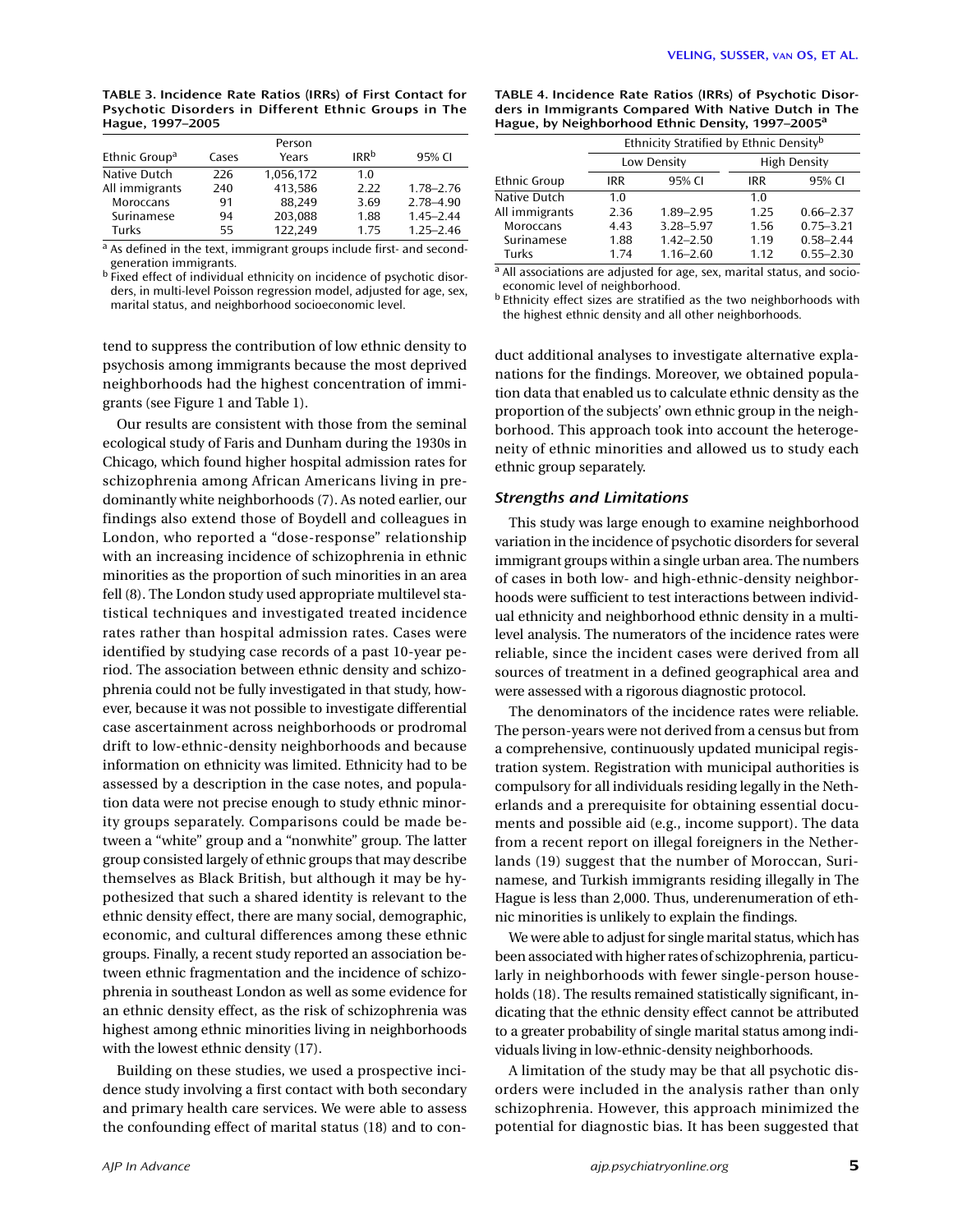immigrant patients with affective psychosis may present with more severe psychotic symptoms than nonimmigrant patients, which may lead to misclassification of affective psychosis as schizophrenia (20). In addition, many investigators argue that the validity of psychotic disorders as a group may be greater than that of schizophrenia, which is a diagnosis of uncertain validity (21). When we restricted our analysis to patients with schizophrenia spectrum disorders, we obtained similar results (adjusted incidence rate ratio, ethnic density interaction, all immigrants=0.96,  $\chi^2$ =6.36, df=1, p=0.012).

In the stratified analysis, we classified two neighborhoods with large immigrant populations as high density and the other 42 neighborhoods as low density. Since the threshold for the ethnic density effect is not known, other stratifications may be more valid. When we used alternative approaches to stratify ethnic density, the results were similar (data available from the first author).

Neighborhood ethnic density was assessed and investigated at the time of first treatment contact. In future studies, it might be feasible to collect longitudinal data on neighborhood context in childhood and adolescence. This approach could be used to verify that exposure to a low-ethnic-density neighborhood is antecedent to the onset of psychotic symptoms and to determine the developmental period during which neighborhood ethnic density is most important.

The socioeconomic status of the family of origin could not be adjusted for. Previous studies have found variable and modest associations of low family socioeconomic status and incidence of psychotic disorders (22, 23). In addition, it is difficult to see how low ethnic density would be related consistently to low individual socioeconomic status, because neighborhoods with the highest proportion of non-Western immigrants are deprived to a level not paralleled anywhere in the primarily Dutch neighborhoods in The Hague.

A paramount concern in the interpretation of these results is the potential for differences in case ascertainment between low- and high-ethnic-density neighborhoods. If immigrants who are clustered together in high-density neighborhoods are less likely to use Dutch health services when they develop psychotic symptoms, this could produce an artifactual ethnic density effect. For several reasons, however, this potential ascertainment bias is unlikely to account for our findings. Health insurance is compulsory for all individuals residing legally in the Netherlands, and immigrants visit their general practitioners more often than native Dutch do (24). Ascertainment in this study was an integral part of an early psychosis treatment program, which entailed active collaboration with general practitioners throughout the city. Furthermore, additional analyses conducted to detect such ascertainment bias were reassuring. Immigrants ascertained in low- and high-ethnic-density neighborhoods had a similar age at onset, and the variation in rates between lowand high-ethnic-density neighborhoods pertained to both first- and second-generation immigrants.

Our results could reflect a process of social selection rather than social causation. It is conceivable that individuals with psychotic disorders moved from high- to lowdensity neighborhoods prior to their first treatment contact, perhaps during the prodromal period of their illness. However, the mean proportion of the subjects' own ethnic group in the neighborhood did not differ significantly between the immigrants who still lived with their parents (35% of the cases) and those who did not (mean density 11.62% and 10.68%, respectively; t=–0.82, p=0.41). Thus, there is no evidence that patients who had already left the parental home selected neighborhoods of residence with a lower ethnic density. One might still speculate that the parents of the immigrants who developed psychotic disorders had previously moved from high- to low-ethnic-density neighborhoods as a result of these parents' genetic predisposition to psychosis. However, genetic risk for psychosis is not associated with upward social mobility (25). In The Hague, moving from a high- to a low-ethnic-density neighborhood generally means moving to a neighborhood with a higher socioeconomic level.

## *Implications*

The most plausible interpretation of our findings is that our measure of neighborhood ethnic density captured a social experience that had a quantifiable impact on the incidence of psychotic disorders. Animal and human studies indicate that social experiences can affect brain development and the risk of mental disorders (26, 27). At present, we can only speculate on how the particular social experiences of immigrants could influence the emergence of psychoses. The finding of a similar ethnic density effect among first- and second-generation immigrants implies that ethnic density represents social experiences that are relevant for both generations.

Several mechanisms may be considered, which are not mutually exclusive. One possibility is that high ethnic density mitigates the pathogenic effects of discrimination (8, 28). We have reported elsewhere that the increased risk of schizophrenia for non-Western ethnic minority groups was associated with the groups' experiences of discrimination (29), and some studies have found that perceived discrimination may foster the emergence of psychotic symptoms (30, 31). Conceivably, living in a high-ethnicdensity neighborhood could buffer the impact of discrimination and stigma (32, 33) by enhancing positive identification with one's own ethnic group, or it could reduce exposure to discrimination by reducing daily contact with the native Dutch majority.

Another possibility is that high ethnic density, which is likely to be associated with a greater probability of social support, increases access to normalizing explanations for anomalous perceptual experiences and abnormal beliefs that are present in individuals at high risk of developing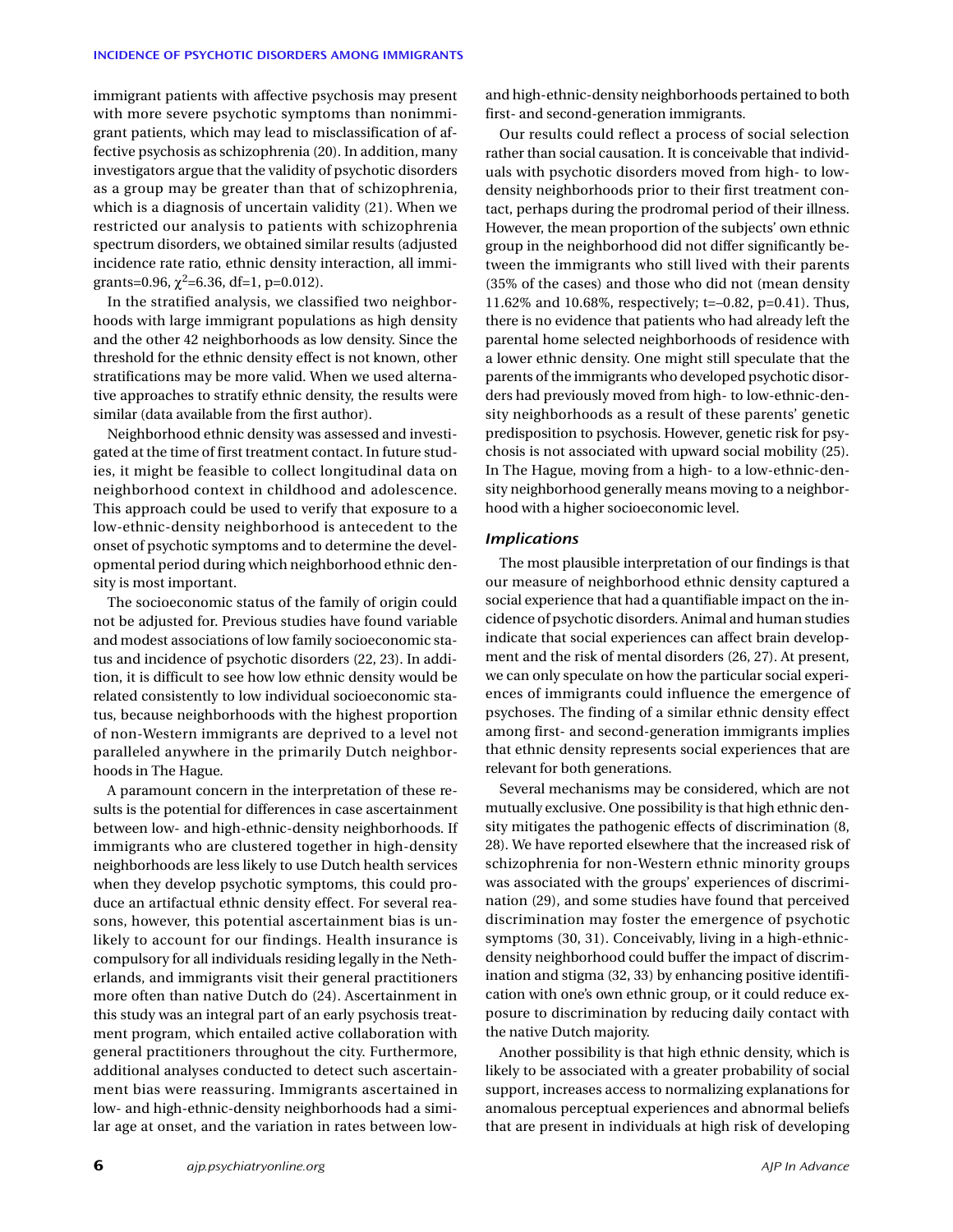psychosis (34). Whereas social isolation may contribute to the acceptance of a psychotic appraisal of these early abnormal mental states, a social network may have a normalizing function, thus preventing transition into psychosis (35).

## *Conclusions*

The relationship between immigration and psychosis in Western Europe is a major public health concern, but it is still not understood. Our findings suggest that this relationship depends in part on the neighborhood characteristic of ethnic density. These findings also have broader implications in suggesting that social context can play an important role in the etiology of schizophrenia and other psychotic disorders.

Received March 8, 2007; revisions received May 24, July 24, and Aug. 22, 2007; accepted Aug. 23, 2007 (doi: 10.1176/ appi.ajp.2007.07030423). From the Parnassia Psychiatric Institute, The Hague; Department of Public Health, Erasmus Medical Center, Rotterdam, the Netherlands; Department of Epidemiology, Mailman School of Public Health, Columbia University, New York; New York State Psychiatric Institute, New York; European Graduate School of Neuroscience and South Limburg Mental Health Research and Teaching Network, Maastricht University, Maastricht, the Netherlands; Division of Psychological Medicine, Institute of Psychiatry, London; Department of Psychiatry, Rudolf Magnus Institute of Neuroscience, University Medical Center Utrecht, Utrecht, the Netherlands; and the Department of Psychiatry, University Medical Center Groningen, Groningen, the Netherlands. Address correspondence and reprint requests to Dr. Veling, Parnassia Psychiatric Institute, Mangostraat 15, 2552 KS, The Hague, the Netherlands; w.veling@parnassia.nl (e-mail). The authors report no competing interests.

Dr. Veling had full access to all of the data in this study, takes responsibility for the integrity of the data and the accuracy of the data analysis, and had final responsibility for the decision to submit for publication. All remaining authors declare that they have seen and approved the final version.

Supported by research grants from the Theodore and Vada Stanley Foundation and the Netherlands Organization for Health Research and Development (grant 100-002-009).

The authors thank Michaeline Bresnahan and Dana March for their comments on earlier versions of this paper and Ian McKeague for his review of the statistical analysis.

#### **References**

- 1. Üstün TB, Rehm J, Chatterji S, Saxena S, Trotter R, Room R, Bickenbach J, World Health Organization/NIH Joint Project CAR Study Group: Multiple-informant ranking of the disabling effects of different health conditions in 14 countries. Lancet 1999; 354:111–115
- 2. Susser E, Schwartz S, Morabia A, Bromet EJ (eds): Psychiatric Epidemiology: Searching for the Causes of Mental Disorders. New York, Oxford University Press, 2006
- 3. Fearon P, Kirkbride JB, Morgan C, Dazzan P, Morgan K, Lloyd T, Hutchinson G, Tarrant J, Fung WLA, Holloway J, Mallett R, Harrison G, Leff J, Jones PB, Murray RM: Incidence of schizophrenia and other psychoses in ethnic minority groups: results from the MRC AESOP study. Psychol Med 2006; 36:1541–1550
- 4. Veling W, Selten JP, Veen N, Laan W, Blom JD, Hoek HW: Incidence of schizophrenia among ethnic minorities in the Netherlands: a four-year first-contact study. Schizophr Res 2006; 86: 189–193
- 5. Cantor-Graae E, Selten J-P: Schizophrenia and migration: a meta-analysis and review. Am J Psychiatry 2005; 162:12–24
- 7. Faris R, Dunham HW: Mental Disorders in Urban Areas. Chicago, University of Chicago Press, 1939
- 8. Boydell J, van Os J, McKenzie K, Allardyce J, Goel R, McCreadie RG, Murray RM: Incidence of schizophrenia in ethnic minorities in London: ecological study into interactions with environment. BMJ 2001; 323:1336–1338
- 9. Diez Roux AV, Merkin SS, Arnett D, Chambless L, Massing M, Nieto FJ, Sorlie P, Szklo M, Tyroler HA, Watson RL: Neighborhood of residence and incidence of coronary heart disease. N Engl J Med 2001; 345:99–106
- 10. Harrison G, Gunnell D, Glazebrook C, Page K, Kwiecinski R: Association between schizophrenia and social inequality at birth: case-control study. Br J Psychiatry 2001; 179:346–350
- 11. Selten JP, Veen N, Feller W, Blom JD, Schols D, Camoenie W, Oolders J, van der Velden M, Hoek HW, Rivero VM, van der Graaf Y, Kahn R: Incidence of psychotic disorders in immigrant groups to the Netherlands. Br J Psychiatry 2001; 178:367–372
- 12. Jablensky A, Sartorius N, Ernberg G, Anker M, Korten A, Cooper JE, Day R, Bertelsen A: Schizophrenia: manifestations, incidence, and course in different cultures: a World Health Organization ten-country study. Psychol Med Monogr Suppl 1992; 20: 1–97
- 13. Andreasen NC, Flaum M, Arndt S: The Comprehensive Assessment of Symptoms and History (CASH): an instrument for assessing diagnosis and psychopathology. Arch Gen Psychiatry 1992; 49:615–623
- 14. Häfner H, Riecher-Rossler A, Hambrecht M, Maurer K, Meissner S, Schmidtke A, Fatkenheuer B, Loffler W, van der Heiden W: IRAOS: an instrument for the assessment of onset and early course of schizophrenia. Schizophr Res 1992; 6:209–223
- 15. Stata Reference Manual: Release 9.0. College Station, Tex, Stata Corp, 2005
- 16. Wald A: Tests of statistical hypotheses concerning several parameters when the number of observations is large. Trans Am Math Soc 1943; 54:426–482
- 17. Kirkbride JB, Morgan C, Fearon P, Dazzan P, Murray RM, Jones PB: Neighbourhood-level effects on psychoses: re-examining the role of context. Psychol Med 2007; 37:1413–1425
- 18. van Os J, Driessen G, Gunther N, Delespaul P: Neighbourhood variation in incidence of schizophrenia: evidence for personenvironment interaction. Br J Psychiatry 2000; 176:243–248
- 19. Engbersen G, Staring R, Van der Leun JP, De Boom J, Van der Heijden P, Cruijff M: Illegal Foreigners in the Netherlands. Rotterdam, Rotterdam Institute for Social Policy Research, 2002
- 20. Strakowski SM, Flaum M, Amador X, Bracha HS, Pandurangi AK, Robinson D, Tohen M: Racial differences in the diagnosis of psychosis. Schizophr Res 1996; 21:117–124
- 21. Heinrichs RW: Meta-analysis and the science of schizophrenia: variant evidence or evidence of variants? Neurosci Biobehav Rev 2004; 28:379–394
- 22. Mulvany F, O'Callaghan E, Takei N, Byrne M, Fearon P, Larkin C: Effect of social class at birth on risk and presentation of schizophrenia: case-control study. BMJ 2001; 323:1398–1401
- 23. Wicks S, Hjern A, Gunnell D, Lewis G, Dalman C: Social adversity in childhood and the risk of developing psychosis: a national cohort study. Am J Psychiatry 2005; 162:1652–1657
- 24. Van Lindert H, Droomers M, Westert GP: The Second Dutch National Survey of General Practice. Utrecht, Bilthoven, NIVEL, National Institute of Public Health and the Environment, 2004
- 25. Johnstone E, Abukmeil SS, Byrne M, Clafferty R, Grant E, Hodges A, Lawrie SM, Owens DG: Edinburgh high risk study: findings after four years: demographic, attainment, and psychopathological issues. Schizophr Res 2000; 46:1–15